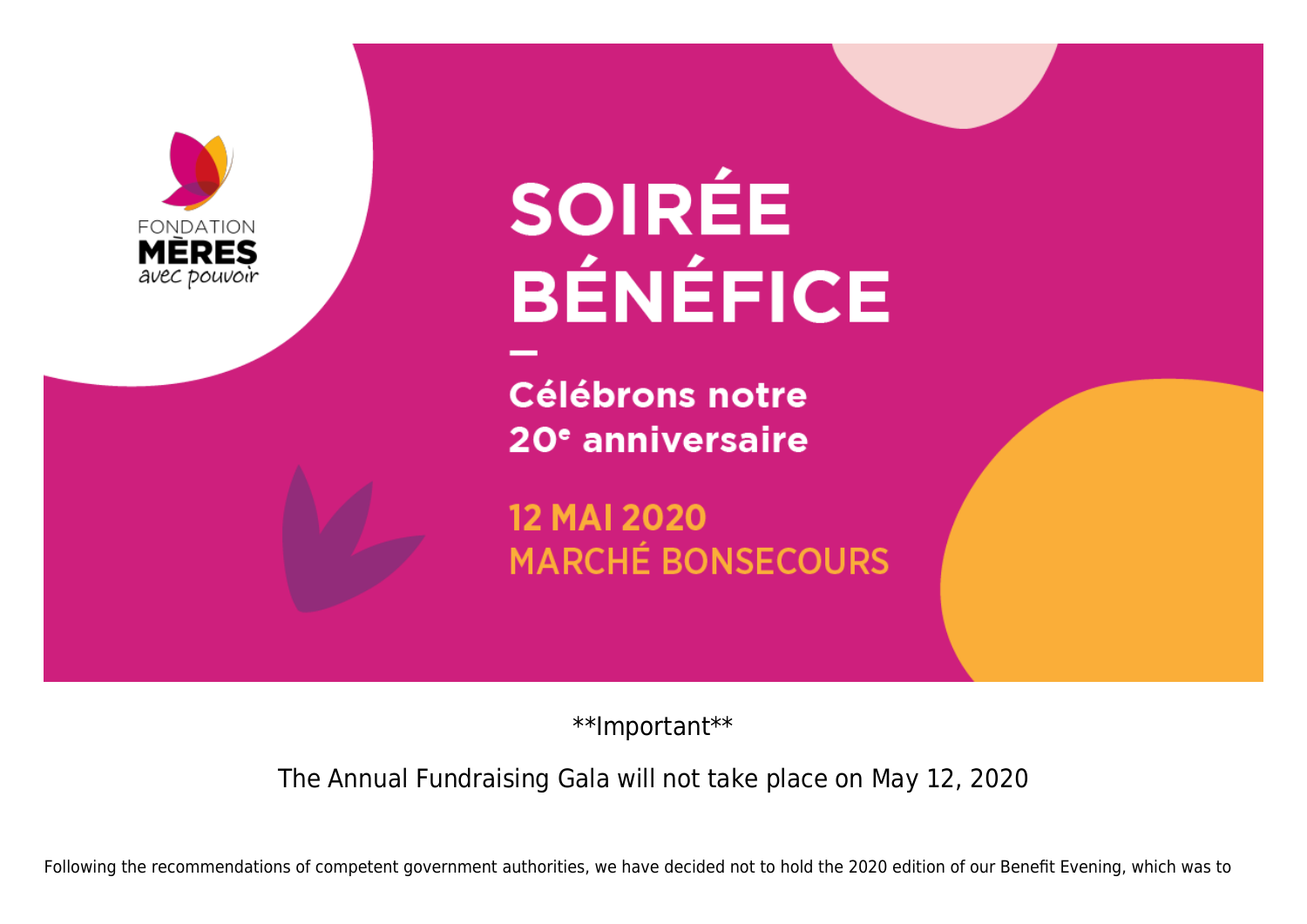take place on May 12. This difficult decision was taken conjointly with our Honorary President Isabelle Adjahi of WSP and the members of the organizing committee. We take this opportunity to highlight the excellent work they have done so far in organizing this major event.

There is no doubt that this is unfortunate, as the Meres avec pouvoir Annual Benefit Evening is the Foundation's main fundraising event. In fact, this event alone raises close to 90% of the Foundation's global funds. You will therefore understand that we cannot do without your support. This is why we encourage you to maintain your endorsement for our cause.

We invite you to continue your commitment to our organization by participating in fundraising events that will be offered to you in the coming months. The funds raised through these activities are essential to the continuation and the proper functioning of the organization. You can now donate by clicking on the link below. Your support is greatly appreciated!

## **[Click here to make a donation!](https://www.canadahelps.org/en/dn/t/18293)**

On our part, we are redoubling our efforts to ensure a healthy and safe environment for the Mothers of Meres avec pouvoir and their children. Help us provide ongoing assistance and caring for these determined women who have chosen to provide a better future for their families.

We sincerely thank you for your continued support, especially in these uncertain times.

Take care of yourself and your loved ones.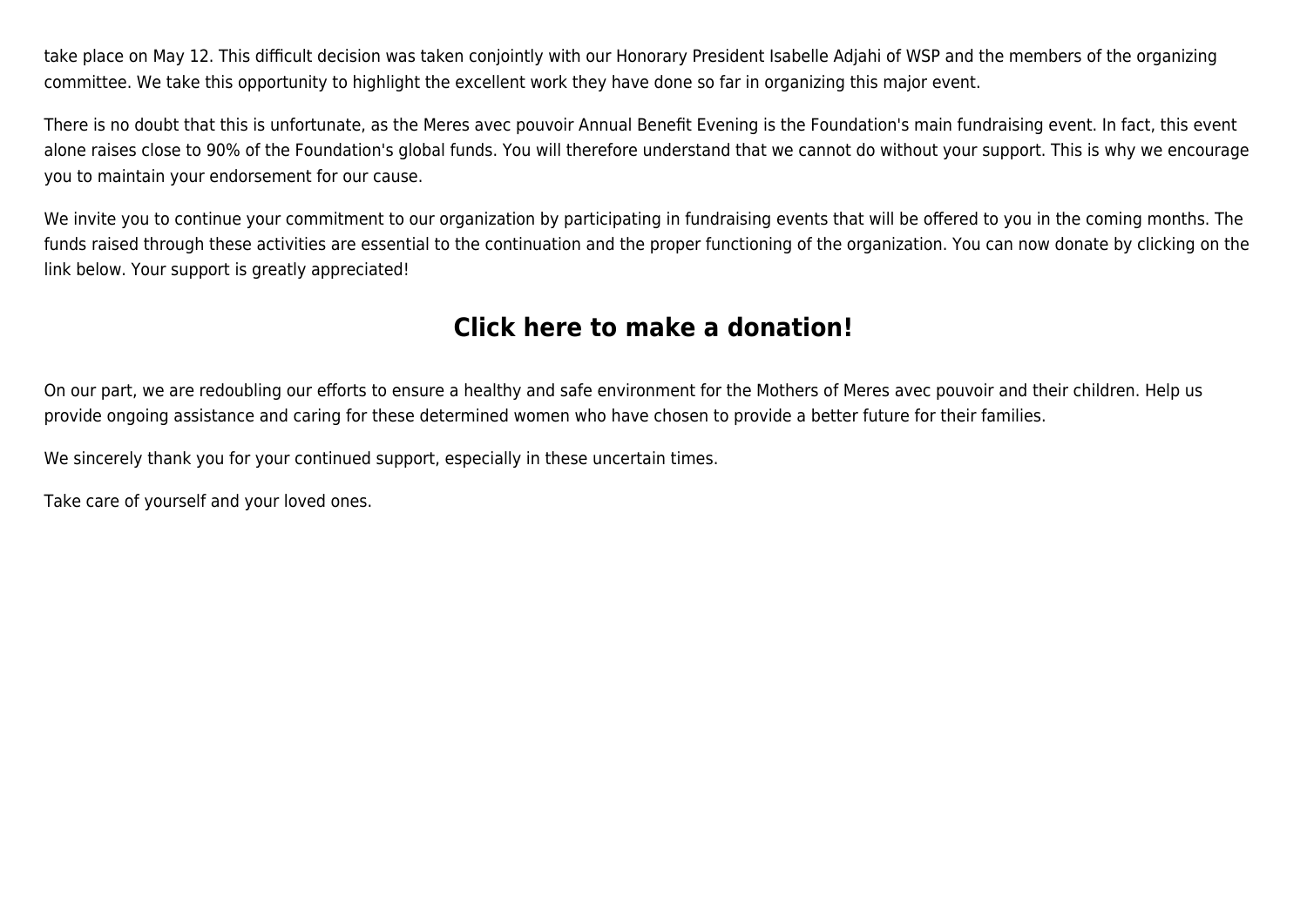

## Members of the organization committee:

**Isabelle Adjahi, Honorary President,** Senior Vice-President, investors relations and communications, WSP **Valery Zamuner, Past President,** Vice-President, General Counsel and Corporate Secretary, Alimentation Couche-Tard **Sophie Amyot,** Associate, Osler, Hoskin & Harcourt, S. E. N. C. R. L./s. r. n. **Julie Chabot,** Vice-President, Legal Affairs, Axium Infrastructure **Julie Chrétien,** Sales representative, sales, Media creativity and Marketing Branch, Télé-Québec **Farida Copty,** Communications and events manager, Mères avec pouvoir **Pierre Couture,** Vice-President & Partner, Phil **Coralie Desjardins,** Senior consultant, Philanthropic development, Fillactive **Shana Diamond,** Interior design student **Sara-Emmanuelle Fréchette,** Procurement Manager, Groupe Germain Hôtels **Sophie Kayne-Roy,** Senior Director, Legal affairs, PSP Investments **Valérie Larouche,** General Manager, Mères avec pouvoir